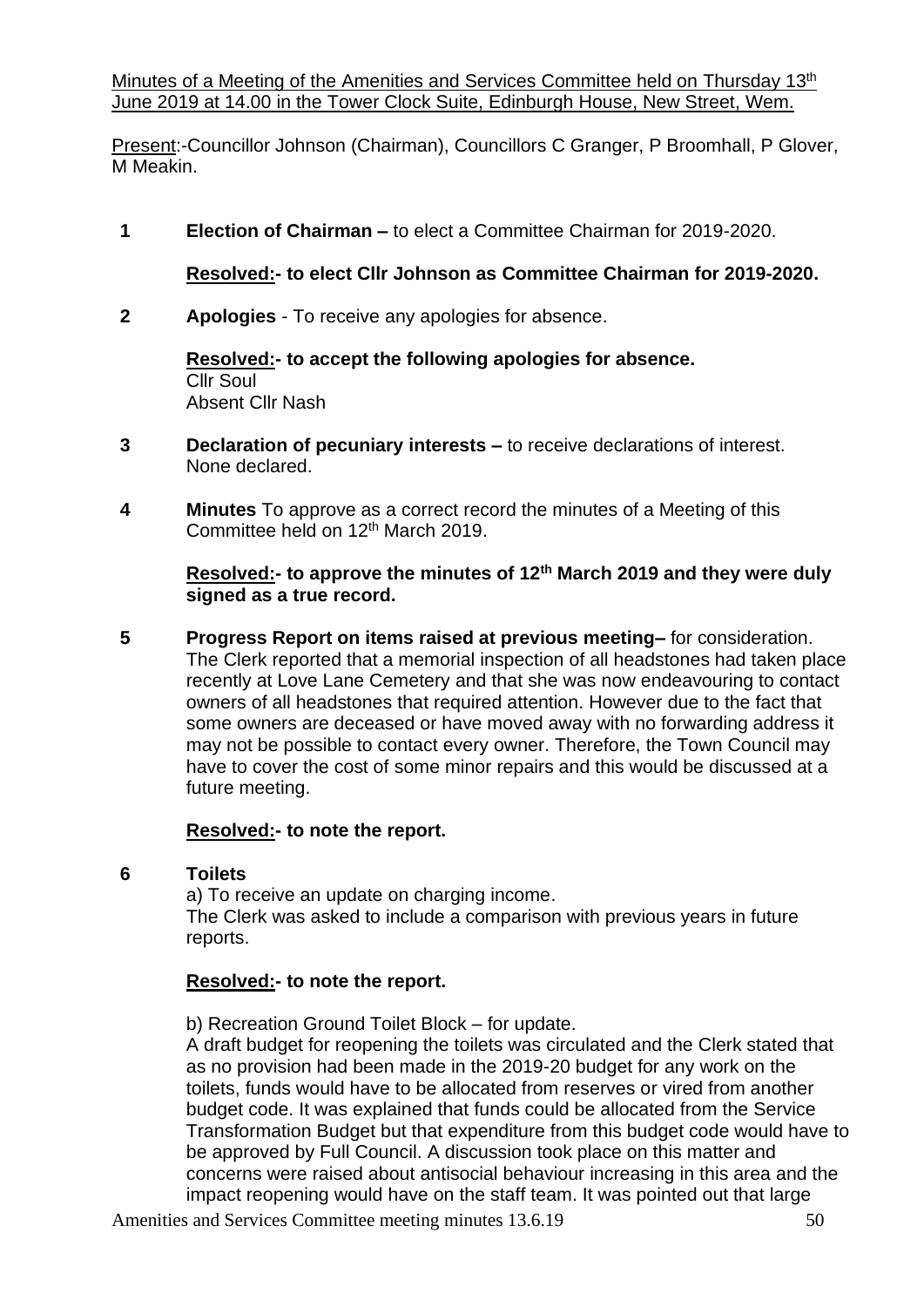events on the Recreation Ground provided toilets and Wem Tennis Club had indicated that they were willing to consider use of the toilets in the new clubhouse for smaller events.

**Resolved:- to recommend that the Town Council does not progress the reopening of the Recreation Ground Toilets as a toilet block on a seasonal basis for the following reasons;**

- **The project will be too large a long term financial commitment for the Town Council to take on.**
- **Councillors have concerns that reopening the toilets will increase antisocial behaviour in this area.**

c) Painting Toilet Doors – to consider.

#### **Resolved:- to delegate authority to Clerk in discussion with the Committee Chairman to seek a quote and arrange for this work to be completed.**

d) Times of opening – to consider altering.

It was reported that a request had been received to enable the toilets to be opened at 07.00 instead of 08.00.

#### **Resolved:- to approve the request and The Clerk was instructed to inform Healthmatic.**

### **7 Play Areas/Open Spaces**

a) See Saw replacement – to consider quotes received.

The Clerk presented 4 quotes for different types of see saws to replace the existing see saw on the recreation ground. It was explained that whilst quotes for supply of a see saw had been obtained from two different companies, only one quote had been received for supply and installation of the equipment. This was because the company who provided the quote has a long history of working with the Town Council, is aware of the constraints of the site and was able to offer specialist advice based on this knowledge.

### **Resolved:- to Recommend**

- **That the Town Council accept that only one quote be considered for the supply and installation of the replacement see saw.**
- **That an order is placed for the supply and installation (including safety surfacing) of a Hags Zingo See Saw.**
- **That this project is funded partially from the play equipment budget and from the Neighbourhood Fund.**

b) Fothergill Way – to receive report of meeting held concerning the Town Council taking on the maintenance of Fothergill Way POS.

#### **Resolved:- to Recommend**

**That the Town Council agrees in principal to take on the Public Open Space off Fothergill Way subject to the following conditions being met by Persimmon Homes Funding**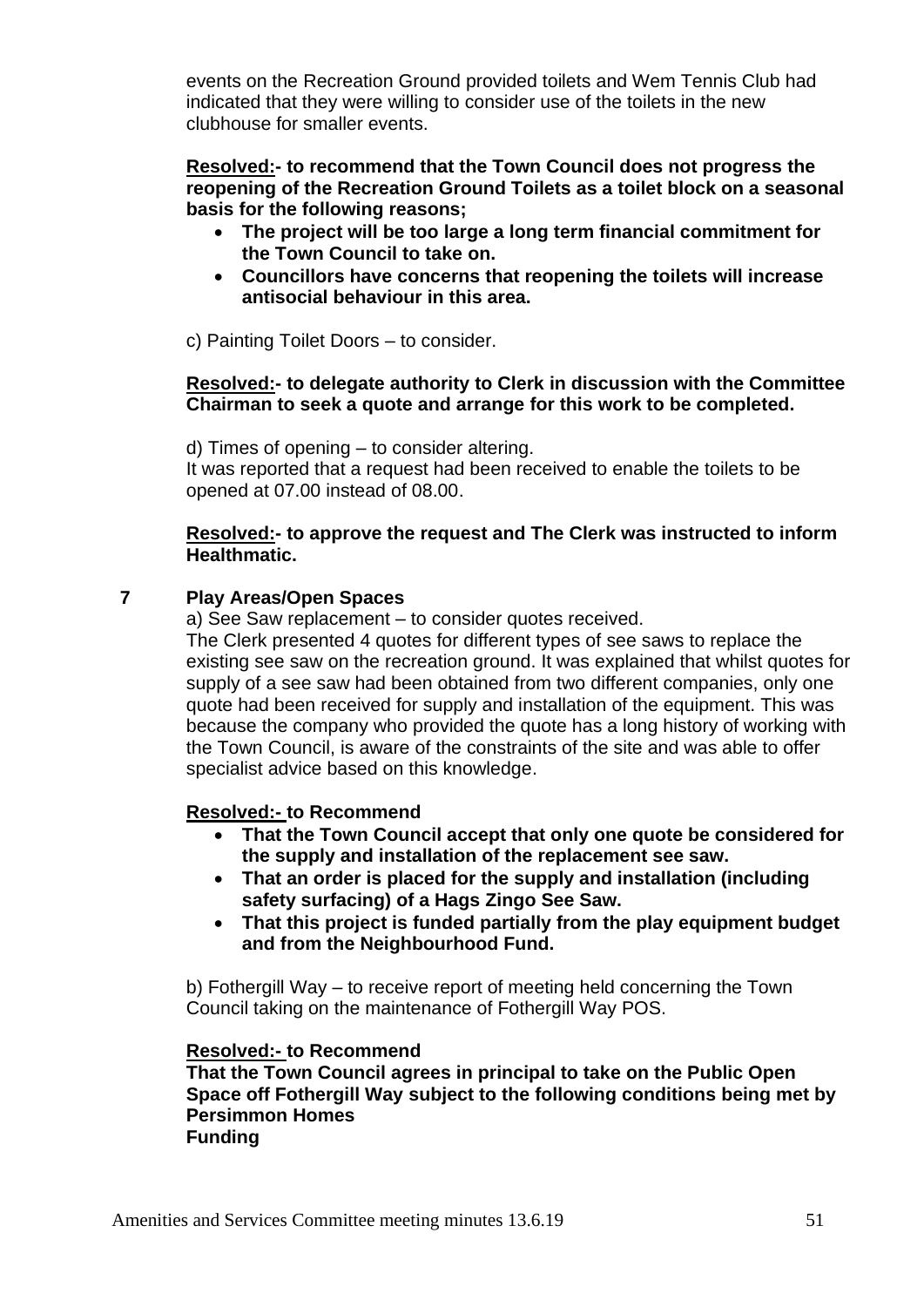• The funds accompanying the land transfer are deemed to be sufficient to enable the Town Council to undertake the ongoing maintenance of the site.

## **Bridge**

• A structural condition report of the bridge is required and any concerns raised rectified.

• Fencing is required around the concrete drainpipe adjacent to the bridge. **Open ditch and open overflow (for the sewerage system) drain by the hedge**

- Post and rail fencing and chain-link fencing is required along the length of the ditch. This should match fencing on Shropshire Council owned play area (The Grove Play Area) .
- The ditch on the west side of the boundary needs cleaning out and vegetation cut back prior to fencing.
- The ditch on the west side of the POS will not form part of the adoption agreement. The Town Council will only take on responsibility up to the new fence that is to be installed alongside the ditch. The ditch and gabions will remain the responsibility of Persimmon Homes.
- The Town Council would not be able to take on the maintenance of the existing sewage system located in the boundary hedge between the Grove Play Area and the Fothergill Way POS and that responsibility for all drains on the POS would remain with Persimmon Homes.

### **Boundary Fencing**

• The boundaries of the open space on the south and west side of the boundary must be clearly identified prior to transfer.

## **Footpath leading to a hedge and lack of connection with existing play area**

• The tarmac path leading to The Grove Play Area needs to be raised to the same level as the ground on The Grove Play Area and culverted to enable the Town Council's tractor, flail and mowing machinery to access the POS from The Grove.

### **Streetlights**

• As the lights have not been linked to the mains they must be removed before adoption can take place.

## **Trees**

• A tree survey should be carried out on all trees on the POS and any work identified from the survey must be carried out by Persimmon Homes.

### **ROSPA**

• An up to date ROSPA report on the POS would be required by the Town Council and any work identified must be carried out by Persimmon Homes.

c) Wilmott Meadow – for update.

It was reported that the grass cutting of the three areas of public open space had started and that the funds had been transferred by Shropshire Council. A discussion took place on the best location for these funds and it was

## **Resolved:- to recommend that the £65,000 received is placed in the Developers Reserve Account.**

d) Recreation Ground Fence – to receive report on condition of fence adjacent to Park Road.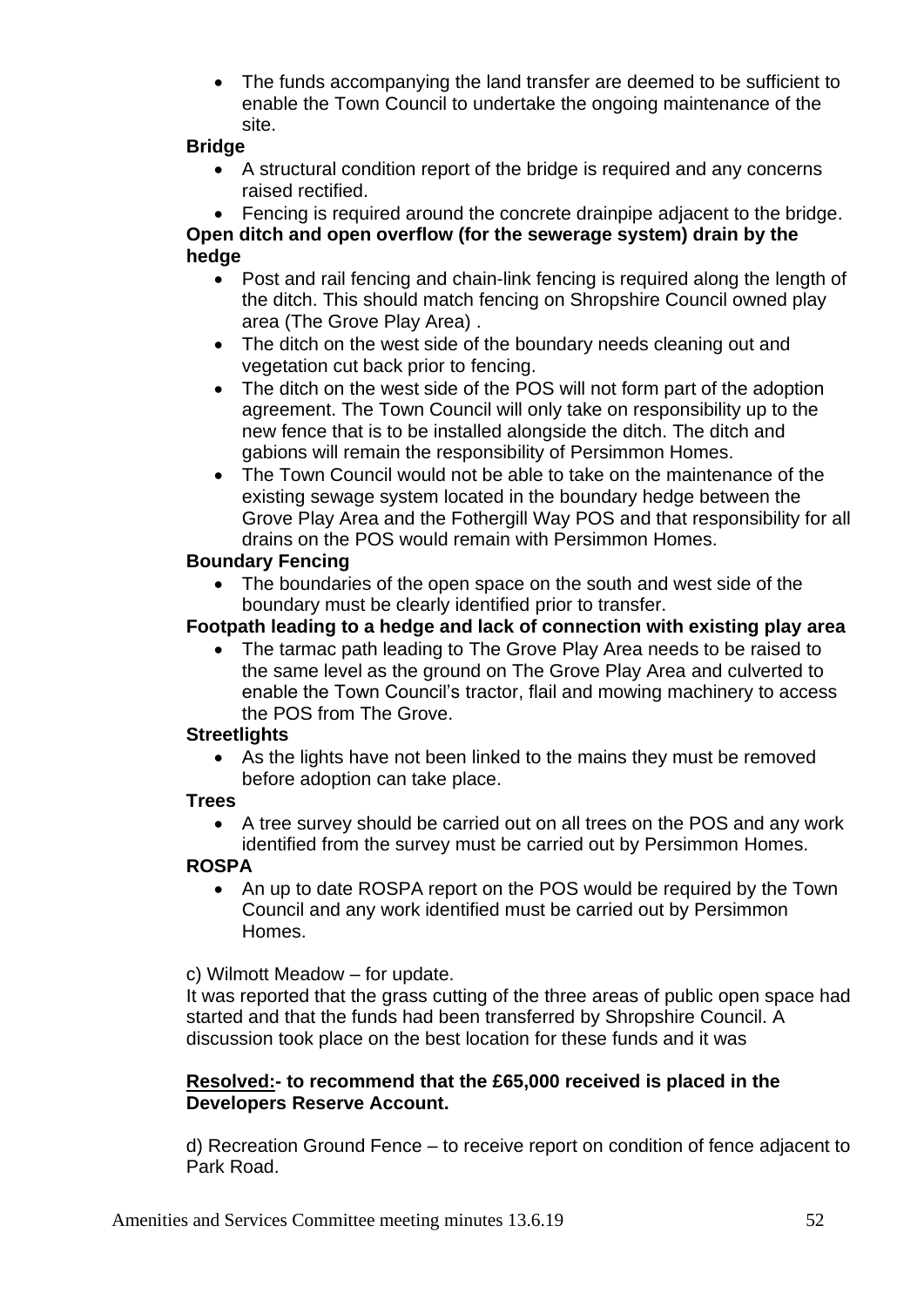It was reported that this fence needs replacement as the uprights had rotted and quotes were being sought.

### **Resolved:- to consider quotes for this work at the next meeting and in the meantime to inspect the condition of the fence as part of the annual play area inspection.**

e) Shropshire Council Play Areas – to discuss future maintenance of. It was reported that the Clerk was still waiting for a meeting to be set up with Shropshire Council to discuss the situation however despite chasing this several times no meeting had been arranged. Cllr Mellings was also helping with this.

### **Resolved:- to note.**

#### **8 Allotments**

a) To receive a report on recent inspections

It was reported that an inspection had taken place and a number of tenants had been given 4 week improvement notices. One plot had not received a letter as they had made the Clerk aware in advance that they would be away for a long period in 2019.

**Resolved:- to give authority to The Clerk following consultation with The Committee Chairman to serve notices to quit, if there has not been significant improvement in the cultivation of the following plots 7a, 8bb, 19aa, 19b, 19bb, 24b, 28 unless the Council were made aware of extenuating circumstances by tenants.**

b) To receive a report on plot vacancies. It was reported that all plots were in the process of being let.

### **9 Love Lane Cemetery**

a) Cemetery extension– for update.

It was reported that some evidence of planning permission had been located but not the original planning decision. However it would seem that Planning Permission was granted for the use of the land as a cemetery and allotment plots 26,27,28,40,41,32,31,30 were deemed temporary allotments to be removed when additional space for burial is required. The Clerk reported that she had contacted a company specialising in the design of cemetery extensions to discuss the possibility of the provision of a cremated remains section and a children's section and would hope to have some quotes for consideration at the next meeting.

### **Resolved:- to note the report.**

### **10 Streetlights**

**a) Church Walk lights –** to consider quotes for heritage LED lights in Churchyard.

A discussion took place and Councillors raised concerns that the cost of the two replacement light heads would cost a fifth of the column replacement/new lights budget.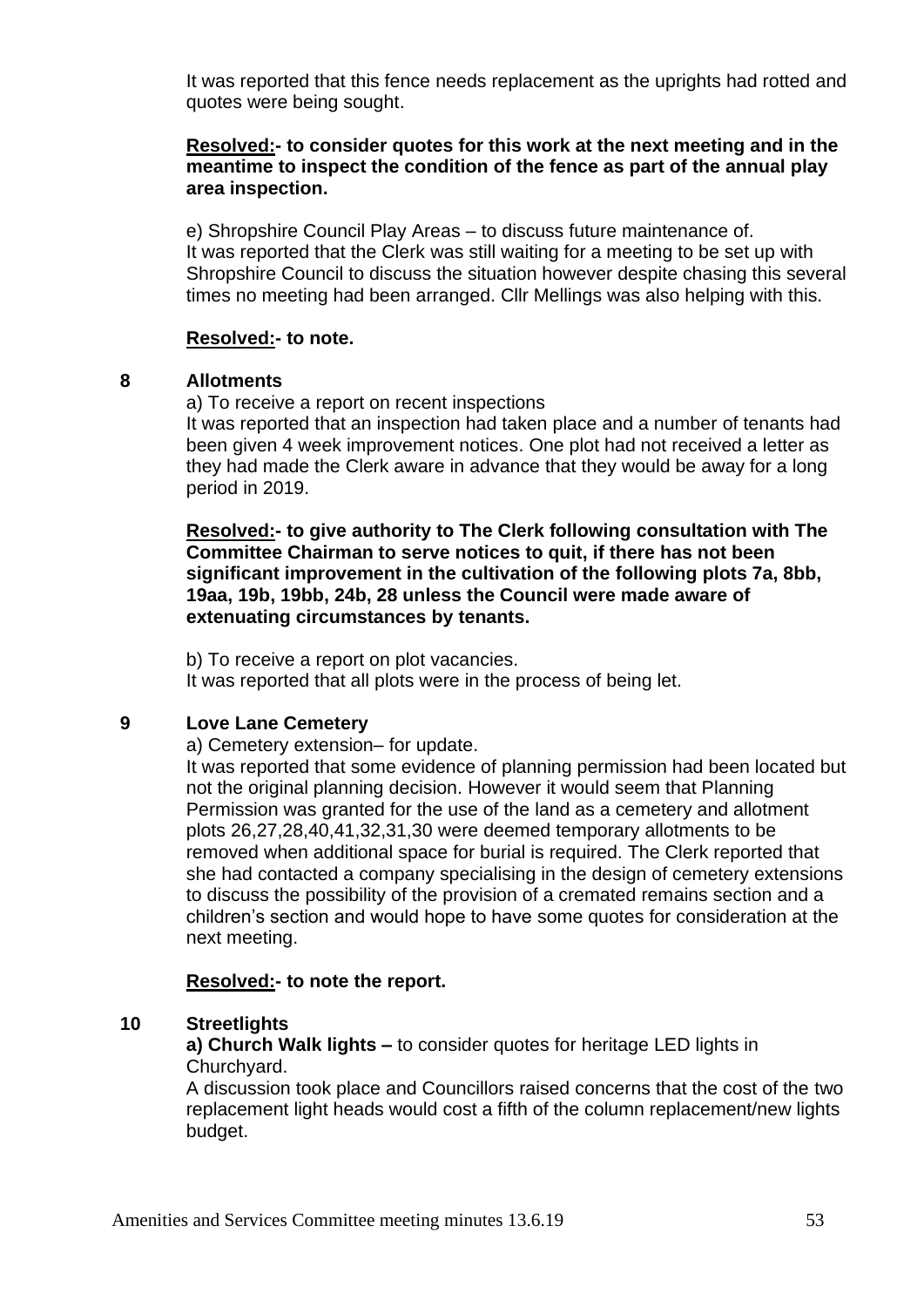**Resolved:- to Recommend that the lights on the Church Walk are not converted to Heritage Lights due to more pressing financial priorities and to reconsider the decision in 1 year.**

# **11 CCTV**

**a) New Camera –** to consider quote for and location of new CCTV camera The quote for the provision of a new camera was considered it was noted that only one quote had been sought for the work as it was to be carried out by the existing contractor who had specialist knowledge of the Town Council's CCTV system.

## **Resolved:-**

- **to approve the quote to supply and install a new CCTV camera to be located on The High Street to replace one of the older cameras in this location.**
- **to re- install the old High Street camera on Crown Street to replace the broken camera.**

**b) Radio Link –** for update on installation of.

It was reported that verbal permission had been given for the installation of a radio link on 38 High Street.

## **Resolved;- to approve the quote and place an order for the work.**

**c) Information Sharing Agreement** – to discuss the need for an agreement with West Mercia Police to comply with GDPR.

The Clerk reported that she had been in discussion with West Mercia Police and Wem SNT to develop a policy to enable officers to view and download data from the CCTV and still comply with the GDPR.

## **Resolved:- to Recommend that the following protocol be adopted**

- **A sign in book held in the Town Council Office which must be filled in every time the CCTV is viewed by officers from West Mercia Police (or other police forces if appropriate).**
- **A request form must be completed and authorised by Town Council staff if any images are to be downloaded, no downloading must take place until approval is given.**
- **Town Council staff only have authority to approve download requests.**
- **The Town Council develops a protocol for third parties wishing to view CCTV to be considered at the next meeting.**

## **12 Dog Fouling**

**a) Pink Poo Campaign** – to consider incorporating with the litter picking project.

### **Resolved:- to agree that a pink poo campaign will take place during the quarterly litter picks.**

**b) Banners** – to consider project to replace banners.

It was suggested that Wem Youth Club be asked to help design replacement dog fouling banners for the town.